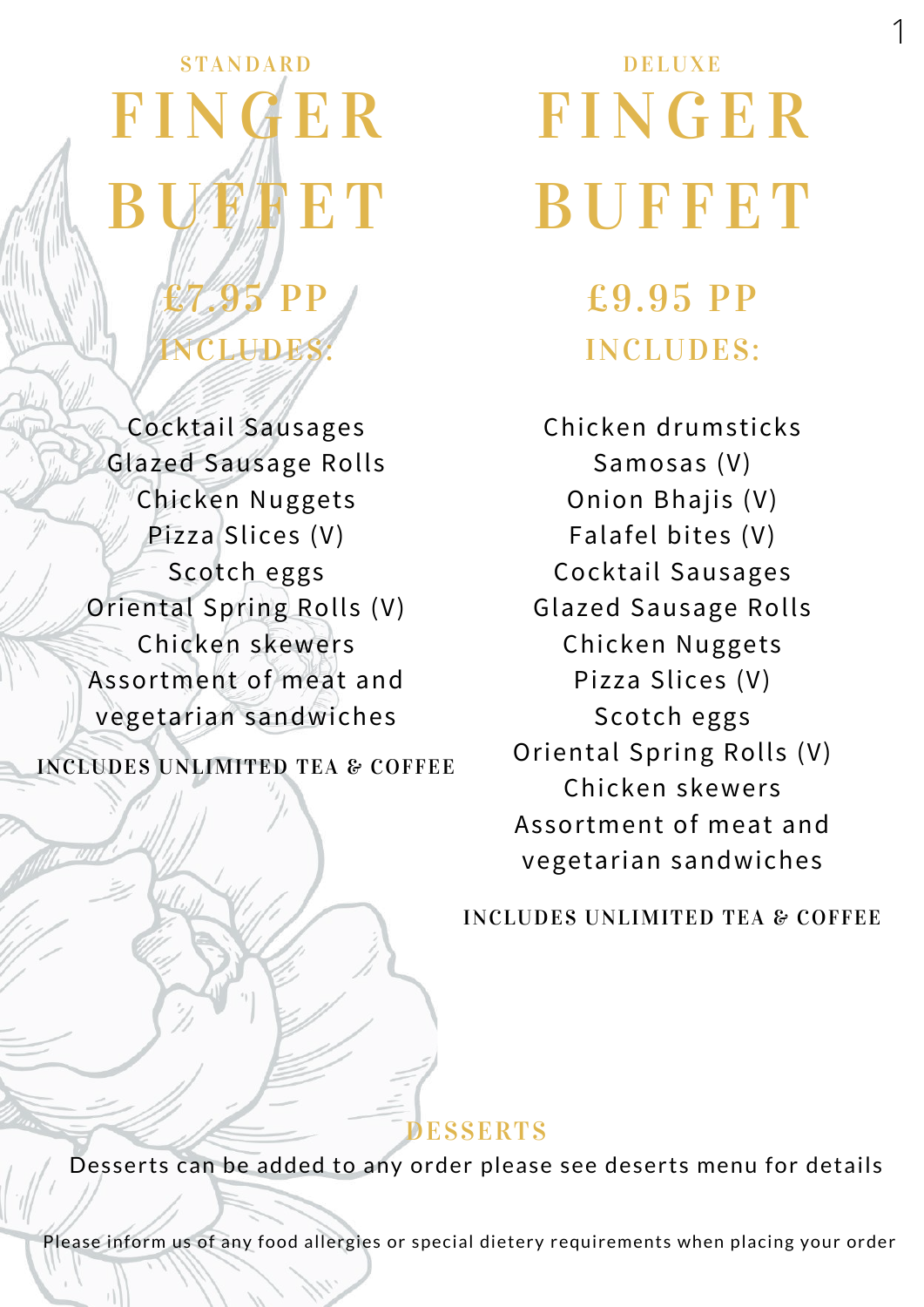### PREMIERE FORK BUFFFT £11.95 P INCLUDES:

INCLUDES UNLIMITED TEA & COFFEE Egg mayonnaise (V) Chicken Goujons Samosas (V) Onion Bhajis (V) Falafel bites (V) Cocktail Sausages Glazed Sausage Rolls Chicken Nuggets Scotch eggs Oriental Spring Rolls (V) Chicken skewers Tossed Mixed Green Salad (V) Coleslaw (V) Savoury rice (V) Hot new potatoes (V) Pasta salad (V) Potato salad (V) Mixed bread & rolls basket **Choose 3:** Platters of Traditional homecooked Ham, Norfolk Turkey, Topside of Prime Beef, Salmon

### **DESSERTS**

Please inform us of any food allergies or special dietery requirements when placing your order Desserts can be added to any order please see deserts menu for details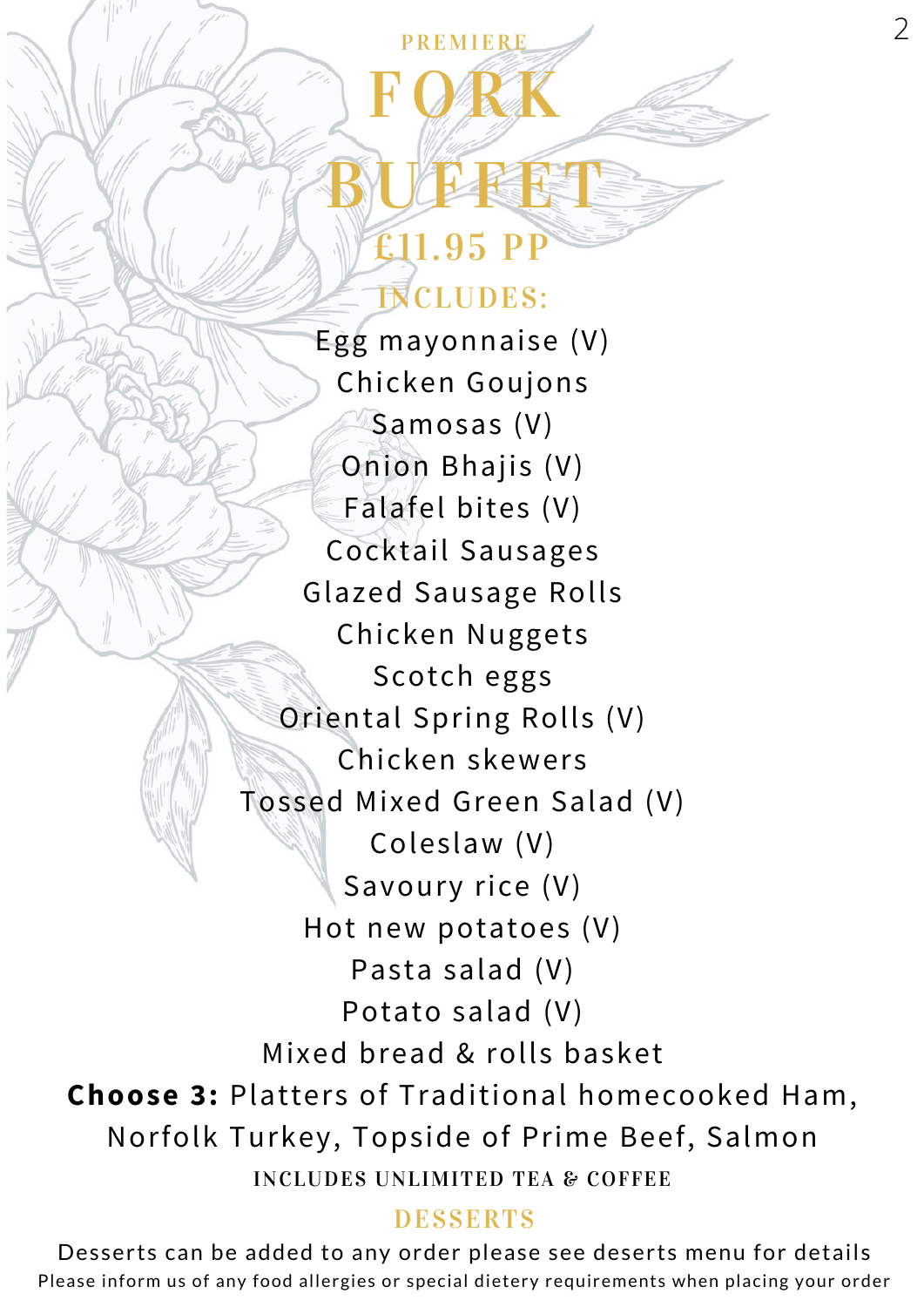### **SUMPREME** H QT **BUF ET** p<sub>p</sub> **OOSE 10**

Mini Chicken Drumsticks Piglets in Blankets Tandoori chicken on skewers Mini chicken & roasted pepper brochettes Mini spiced potatoes wedges (V) Mini vegetable spring rolls (V) Baby vegetable samosas (V) Baby cheese & onion pasties (V) Baby Cumberland Sausages Mini duck spring rolls Baby hot bacon rolls Baby hot dogs with caramelised onions Baby cheese and onion tartlets (V)

### **SUPREME** C O LD **BUFFET** £15.00 PP CHOOSE 10:

Bruschetta with Parma ham Roast beef crostini Cheese and bacon quiches Smoked salmon & cream cheese bagels (F) Home-Made twisted cheese straws with sesame seeds (V) Skewers of cherry tomatoes & baby mozzarella drizzled with basil oil (V) Bruschetta with goats cheese, basil and roast red pepper (V) Chicken liver pâté served with Melba toast or crostini Poached salmon with dill mayonnaise croustades (F) Tartlets: Onion, spinach & blue cheese. (V) Blue cheese, pine nuts & basil.(V) Leek & Feta & black olives (V)

### SUPREME BUFFET HOT  $\neq$  COLD CHOICES CAN BE MIXED. EXTRA ITEMS £2 EACH PP

Desserts can be added to any order please see deserts menu for details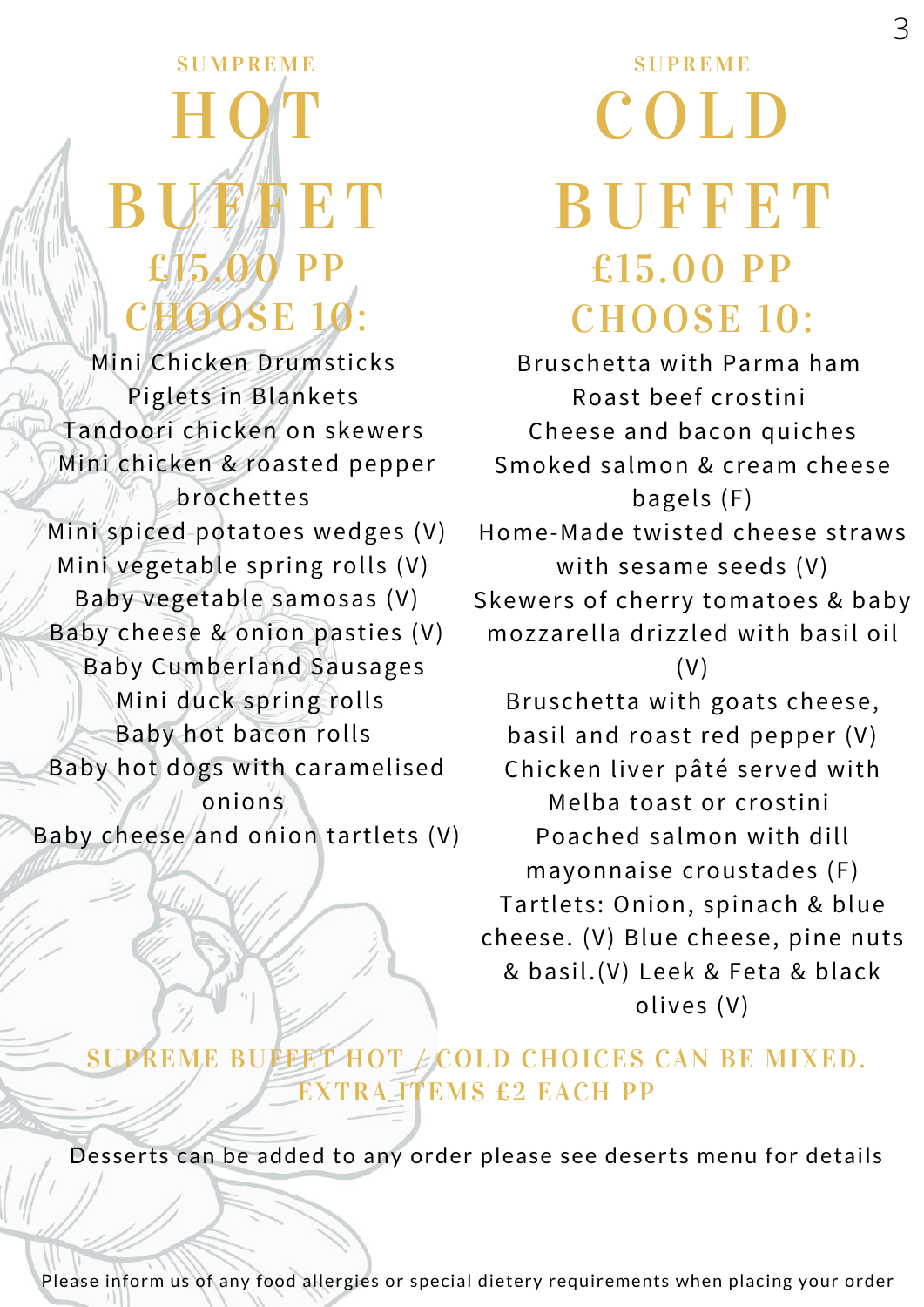### SUPREME **FORK BUFFET** £15.50 PP

### SE 2 HOT OR COLD DISHES AND 3 SALADS OR SIDES: (ADDITIONAL DISHES £4PP) **HOT**

Moroccan Lamb tagine

Chicken, ham and leeks in rich, creamy cheese and herb sauce Strips of pork in plum & ginger sauce with coriander & spring onions Slow braised blade of beef with mushrooms in a rich red wine gravy

Caribbean spiced red snapper fillet (F)

Mushroom and bean stroganoff (V)

Stuffed courgettes filled with a rich variety peppers, cheese & herbs (V)

### COLD

Mediterranean chicken (black olives, rosemary, garlic, courgettes & capsicums) Roast beef served with sliced beef tomato & onion salad Honey roast ham served with spiced peaches & green salad Prawn cocktail sprinkled with paprika, served with green salad & lemon (F) Spinach and goat's cheese tart (V)

### SALADS & SIDES

Mixed leaves with sun dried tomato croutons and herb vinaigrette(V) Three bean salad with shallots, sun dried tomatoes and celery(V) Couscous salad with red peppers, spring onions and herbs (V) Beef tomatoes with chives, cracked black pepper and olive oil (V) Pasta salad with red peppers, spring onions and herbs (V) Hot buttery boiled new potatoes (V) Roasted Mediterranean vegetables with rosemary & olive oil (V) Fluffy white rice (V) Steamed seasonal vegetables (V) A selection of bread rolls and butter (V)

### **DESSERTS**

Please inform us of any food allergies or special dietery requirements when placing your order Desserts can be added to any order please see deserts menu for details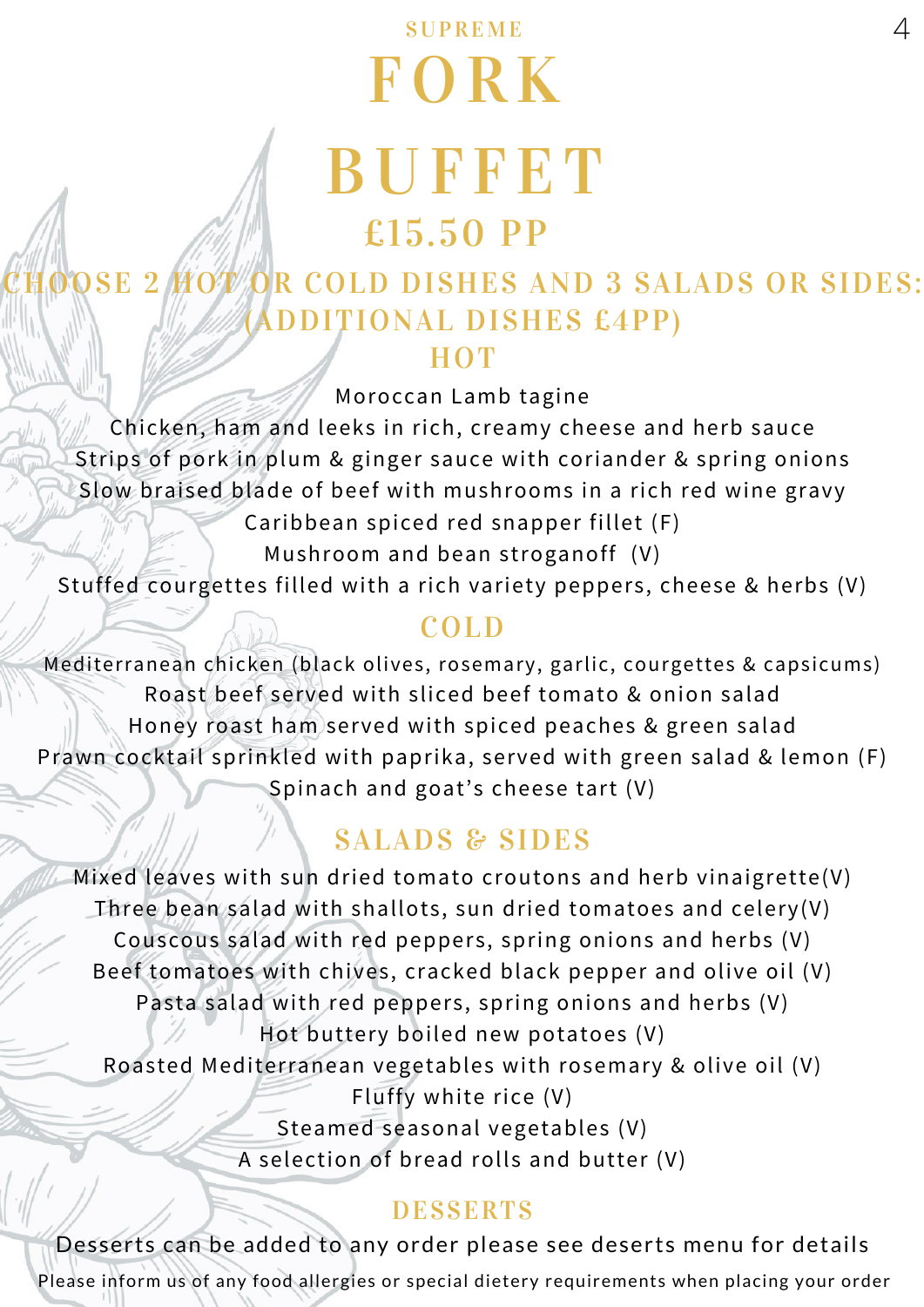# ARD INDIAN BUFFET £10.00 PP

### CLUDES:

Chilli Paneer (V) Aloo Gobi (V) Garlic Chilli Mogo (V) Pilau Rice (V) Chutney (V) Yoghurt, cucumber & Mint (V)

### CHOOSE 1 DISH:

Chicken Tikka Masala

Or Beef Madras Or

Paneer Butter Masala (V)

CHOOSE 1 DISH: Chicken biriani  $Or$ Vegetable Biriani (V)

#### CHOOSE 1 DISH:

Meat samosas Or Vegetable Samosas (V) £12.50 PP

SFETT

DELUXE

INDIAN

### INCLUDES:

Chilli Paneer (V) Aloo Gobi (V) Garlic Chilli Mogo (V) Pilau Rice (V) Chutney (V) Yoghurt, cucumber & Mint (V) Meat samosas Vegetable Samosas (V) Tandoori grilled chicken wings

### CHOOSE 2 DISHES:

Chicken Tikka Masala Or Beef Madras Or Lamb Rogan Josh Or Paneer Butter Masala (V)

### CHOOSE 1 DISH:

Chicken biriani Or Vegetable Biriani (V)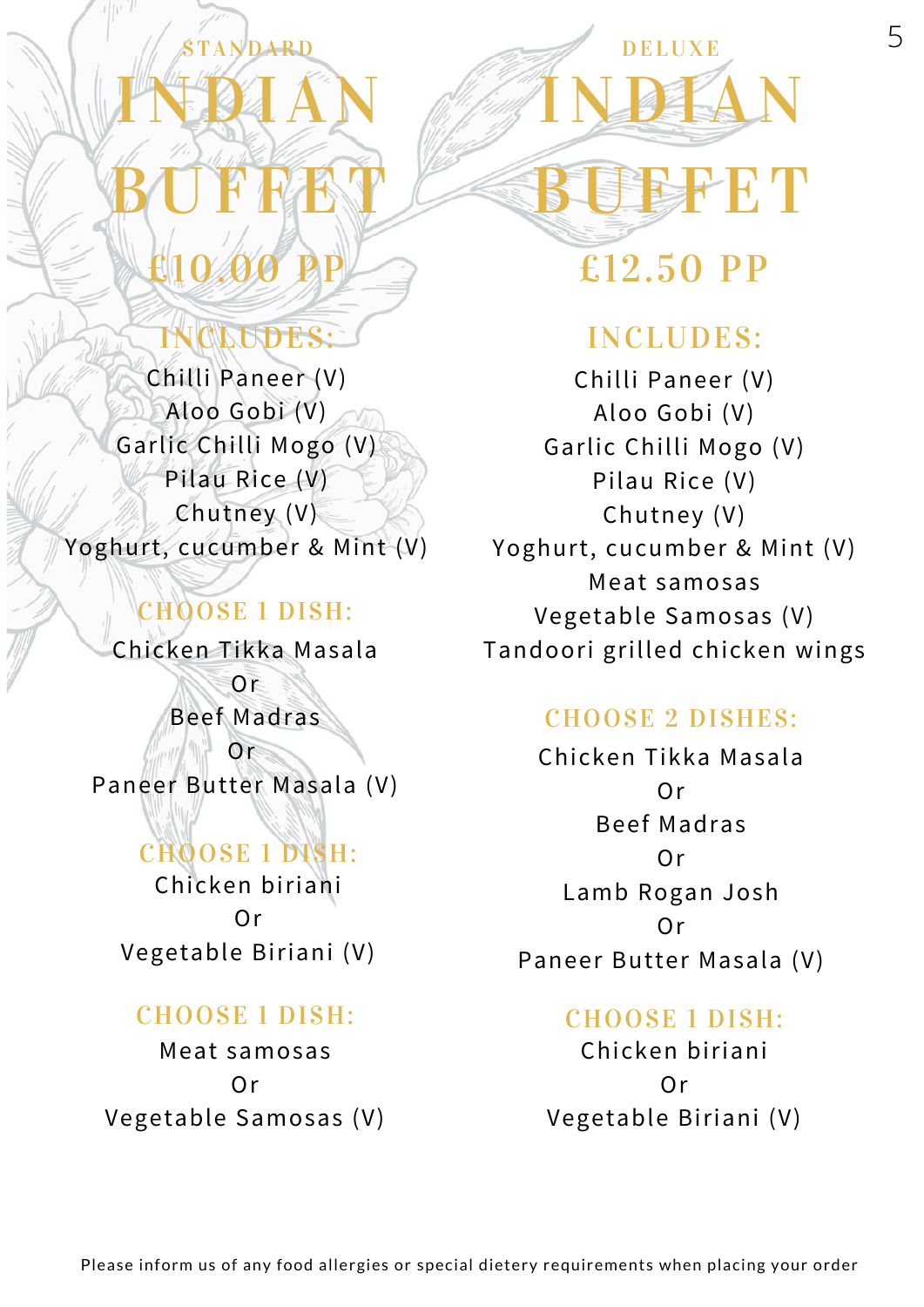# **MIER** INDIAN **BUFFET** £15.50 PP

GEUDES:

Sheekh Kebabs Dosa Chilli Paneer (V) Aloo Gobi (V) Garlic Chilli Mogo (V) Pilau Rice (V) Chutney (V) Yoghurt, cucumber & Mint (V) Meat samosas Vegetable Samosas (V) Naan Bread (V) Tandoori grilled chicken wings

### CHOOSE 4 DISHES:

Chicken Tikka Masala Or Beef Madras Or Lamb Rogan Josh Or Paneer Butter Masala (V)  $Or$ Chicken Biriani Or Vegetable Biriani (V)

Paneer Butter Masala (V) Cauliflower Curry (V) Jain Biriani (V) Chilli Paneer (V) Dosa (V) Chilli Mogo (V) Pilau Rice (V) Sweet Chutney (V) Yoghurt, cucumber & Mint (V) Green Chutney (V) Jain Samosas (V) Naan Bread (V)

JAIN O ONION / GARLIC /ROOT VEG)

INDIAN

**FFET** 

£15.00 PP

INCLUDES:

#### DESSERTS

Desserts can be added to any order please see deserts menu for details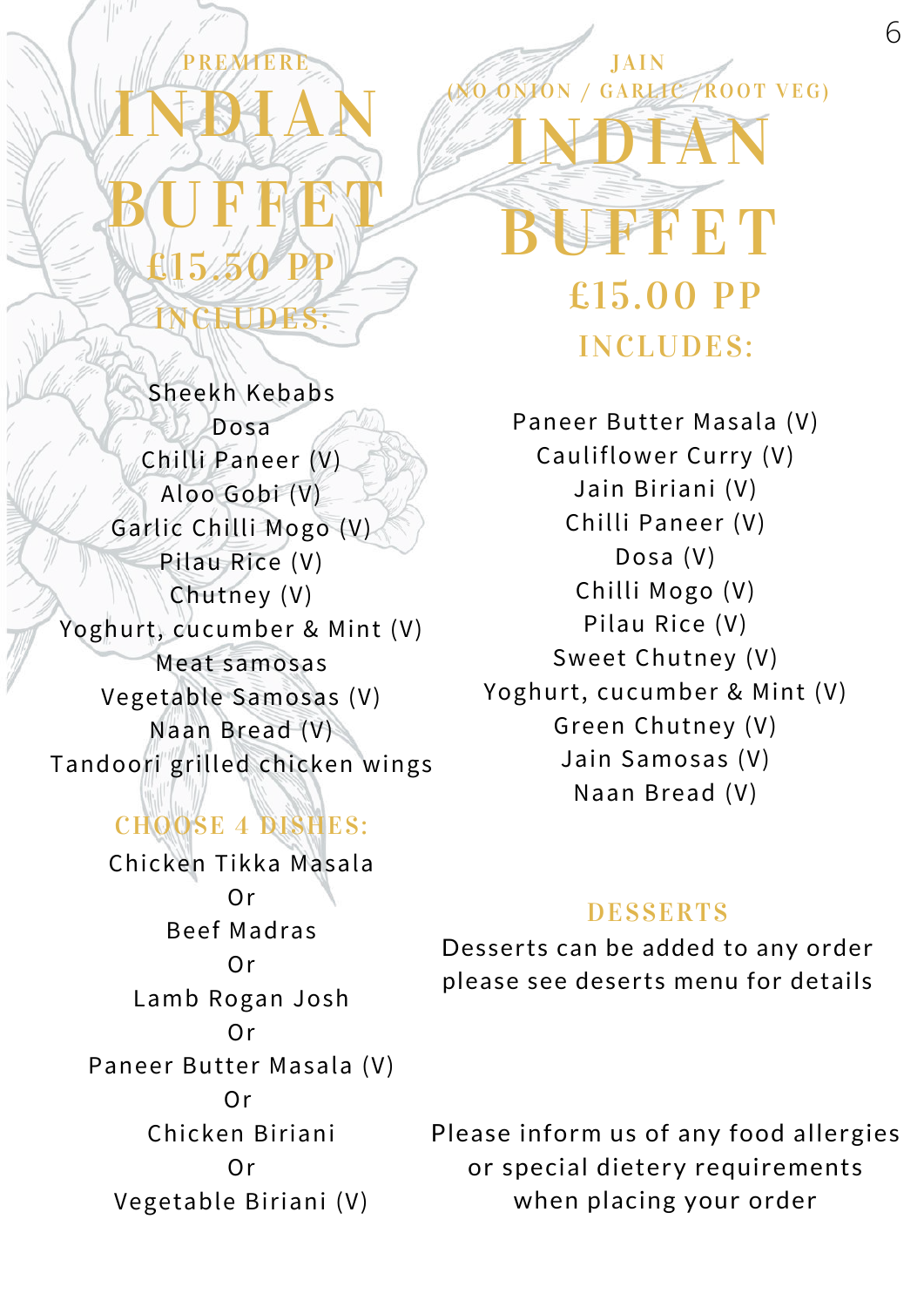# **SUPREME** CARRIBEAN SUNDAY **BUFFET**

£15.00 PP 7 ITEMS £18.00 PP 10 ITEMS INCLUDES:

Curried Goat Plain Rice (V) Rice & Peas (V) Roasted Chicken Jerk Chicken Fried spiced covered Red Snapper  $(F)$ Plantain (V) Coleslaw (V) Macaroni cheese (V) Fish Fritters (F)

# **ROAST** £9.95 PP 1 COURSE

7

£11.95 PP 2 COURSES £13.95 PP 3 COURSES

### **STARTER**

Seasonal soup & bread (V)

### MAIN

Roast Beef or Chicken served with: Yorkshire pudding, roast potatoes, mash potatoes, carrots, peas & lashings of gravy

### PUDDING

choose any 1 pudding from the desserts menu

### TEA & COFFEE £1

Unlimited Tea & coffee can be added to any order

Desserts can be added to any order please see deserts menu for details

DESSERTS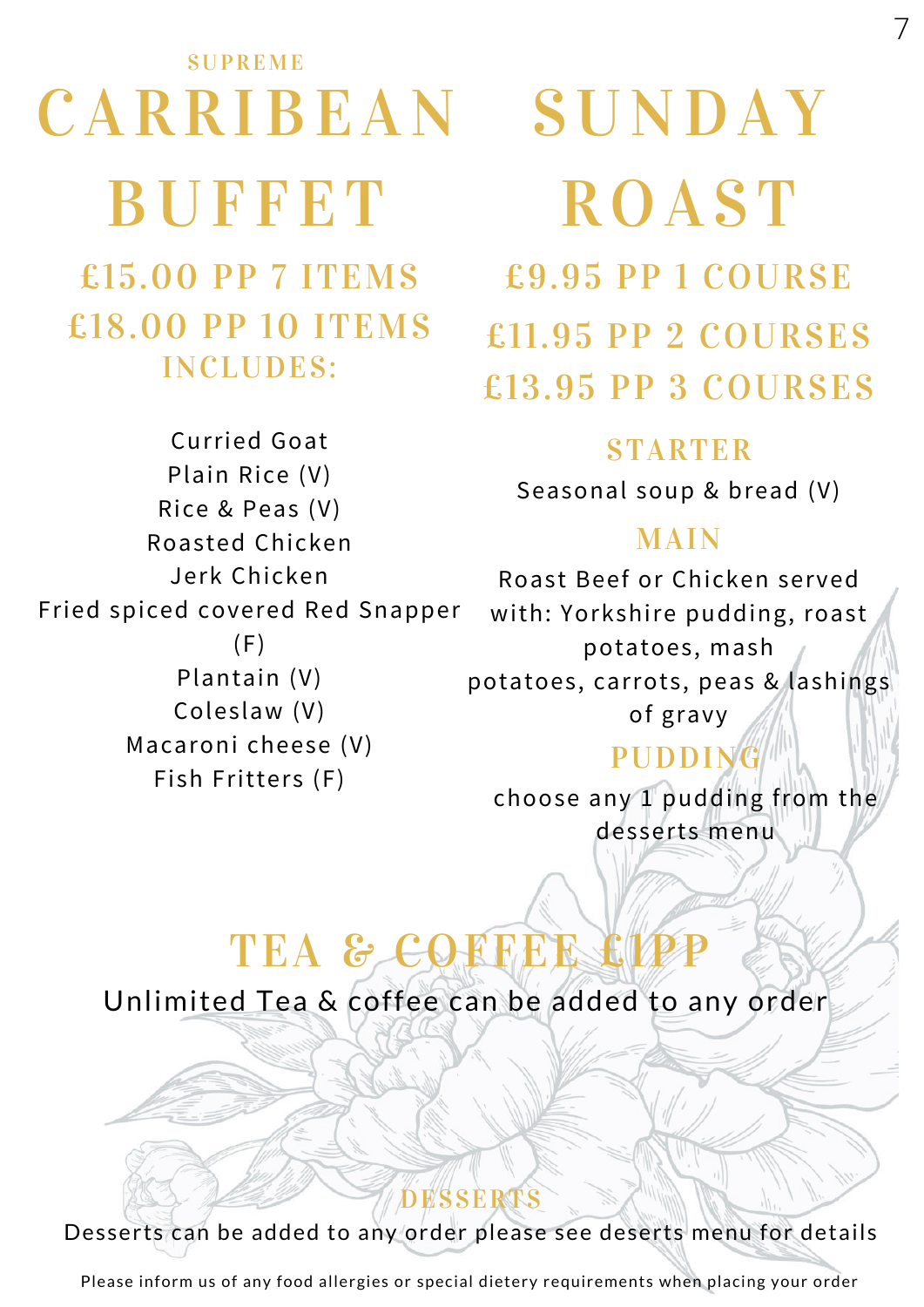### STANDARD CHILDRENS BUFFET £5.00 PP INCLUDES:

INCLUDES UNLIMITED JUGS OF ORANGE SQUASH Cocktail Sausages Chicken Nuggets Cheese & tomato pizza slices (V) Chips Carrot & cucumber batons (V)

LATE NIGHT **PARTY** ADD O N £4.00 PP

> Bacon Baps Or Sausage Baps Or Burgers Or Pizza slices (V)

#### ADD CHIPS £2PP

Must be ordered in advance and served before 10.30pm. Minimum order of 20

### PUB GRI £10.70 PP

### PLEASE SELECT ONE COURSE FROM THE FOLLOWING LIST TO BE SERVED TO ALL YOUR GUEST

Irish Stew

Bacon & cabbage with boiled potatoes

Beef bourguignon served with mashed potato and seasonal vegetables

Green Thai chicken curry with noodles

Bangers and mash with red onion gravy

Gammon, egg and chips

Fish, chips and mushy peas (F)

Thai fishcakes, pak choi and sweet chilli sauce (F)

Crisp Caesar salad with smoked mackerel (F)

Wild mushroom & herb risotto with parmesan (V)

Chicken, ham and leek pie with puff pastry topping served with steamed new potatoes &

cabbage

#### BASED ON A MINIMUM ORDER FOR 40 PEOPLE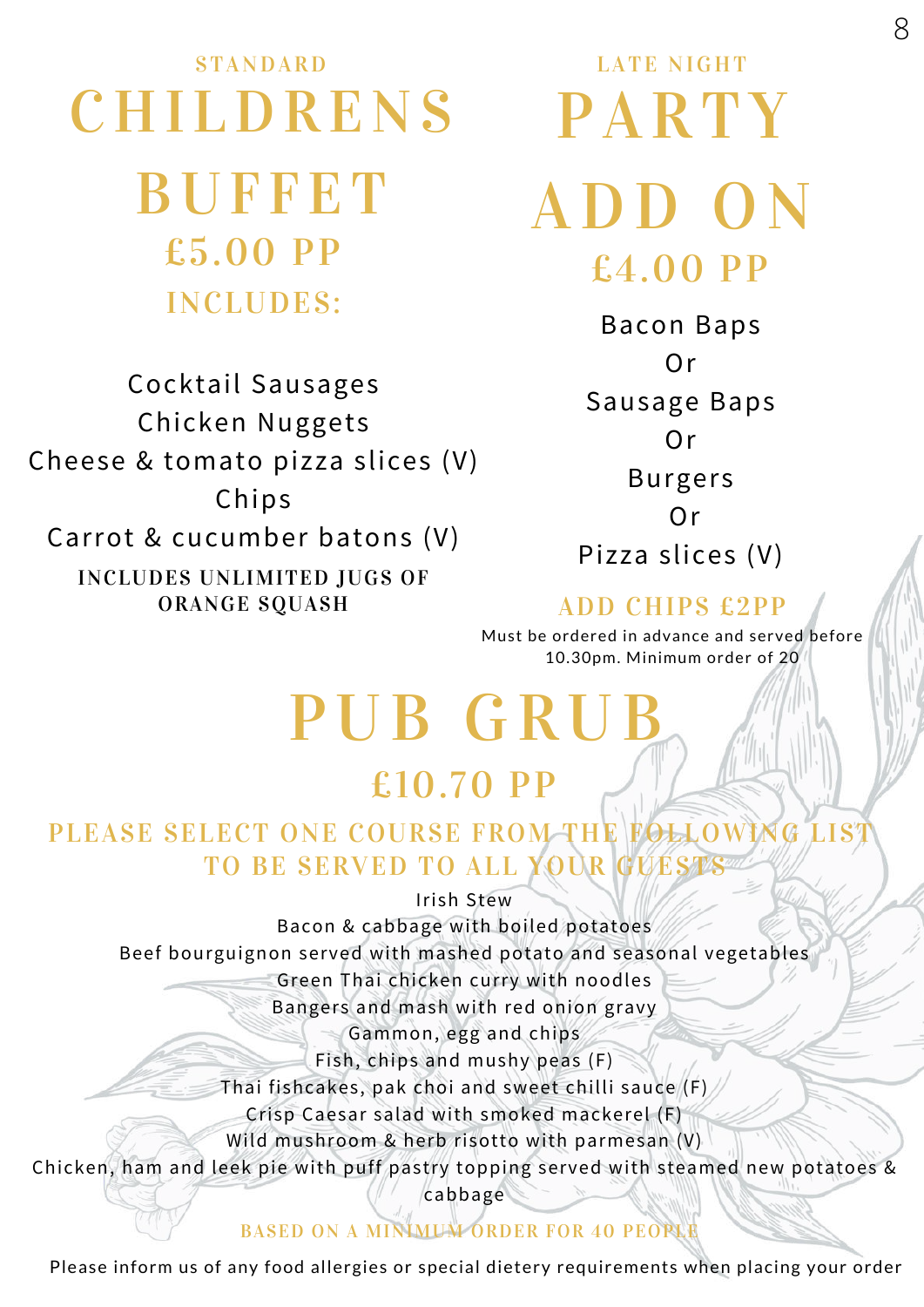### BB Q £13.20

#### BASE MENU

Pork Sausage (120g) Beef Burger (170g) Spicy chicken thigh (boned & skinned) Caramelised onions New potato salad (V) Coleslaw classic (V) Crisp green leaves (V) Ketchup, mustard, vinaigrette and mayonnaise White baps and torpedo rolls

### BOLT ON SAUSAGES £2.00 SUPPLEMENT

Lincolnshire Cumberland Pork and Apple Vegetarian sausage (V)

### BOLT ON VEGETARIAN £2.00 SUPPLEMENT

Quorn burger Aubergine, tomato, red onion, courgette and mushroom packets (V) Corn on the Cob (V) Stuffed field mushroom with garlic and parsley (V)

### SALADS £2.50 SUPPLEMENT

Tabbouleh (V) Caesar salad (V) Pistou salad (V)

Crisp green leaf, cucumber, avocado and cherry tomato (V) Rice salad with garden peas and sweet capsicums (V) Radicchio, rocket, frisee and mache salad (V) Light mustardy potato salad with spring onions (V) Couscous salad with red peppers, spring onions and green peas (V)

### **MEAT £3.60 SUPPLEMENT**

Apple, lemon and ginger chicken drumsticks. Green peppercorn, mustard and parsley lamb cutlets Yoghurt and chilli chicken kebabs Orange and honey pork chops Cajun Spiced Rubbed breast of Chicken Saffron and lemon chicken breast

### CONTINUES...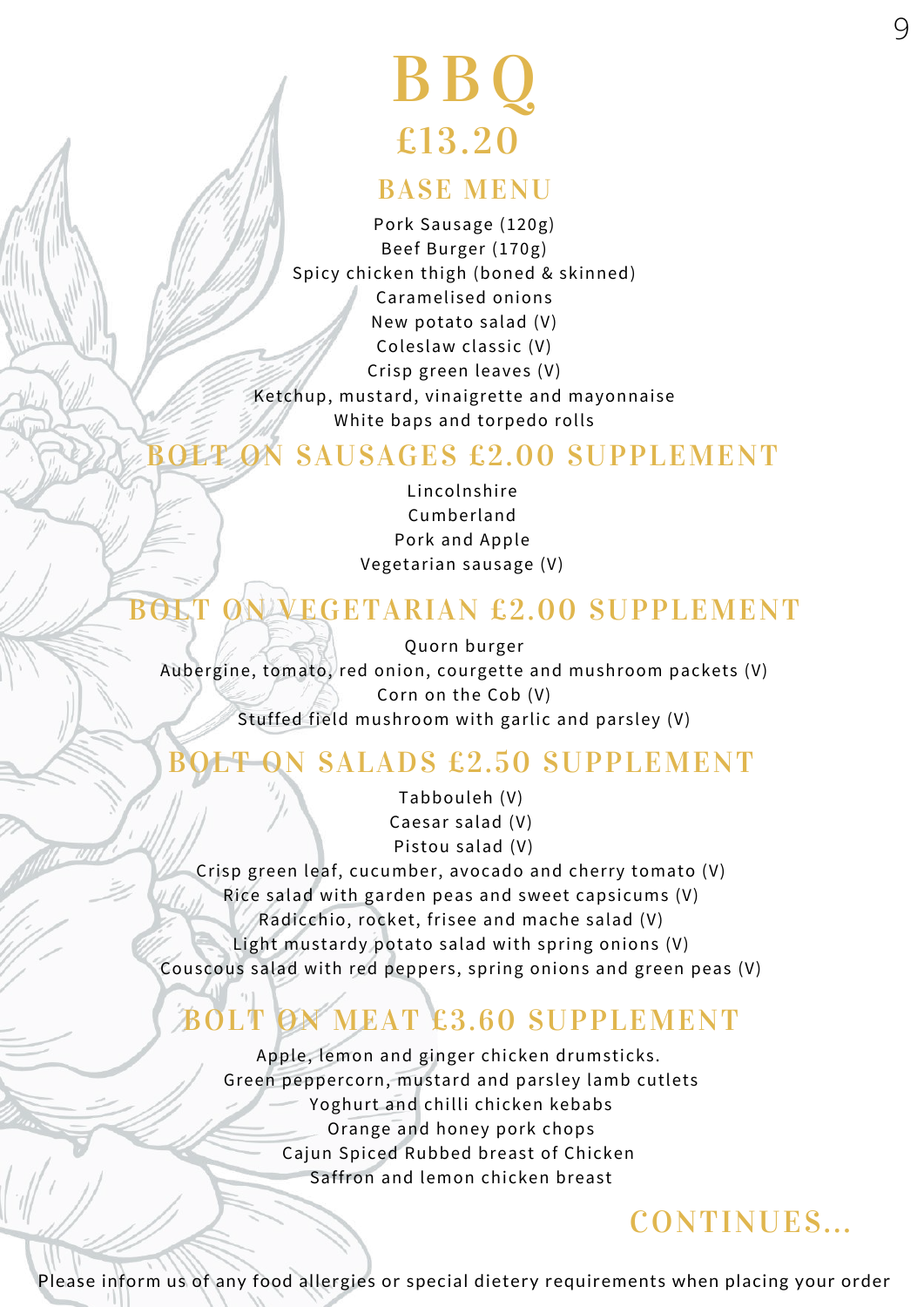### BB Q **CONTINUED**

### ON FISH £4.50 SUPPLEMENT

Tandoori King Prawn Skewers (F) Orange and ginger salmon steaks (F) Garlic King prawns (individual – head and shell on) (F) Yoghurt and chilli Tiger Prawns and calamari kebabs (F)

### DESSERTS

Desserts can be added to any order please see deserts menu for details

# CANAPES

### £1.00 PER ITEM

### PLEASE SELECT AS MAY AS YOU LIKE TO BE SERVED TO YOUR GUESTS ON TRAYS BY WAITING STAFF

Mozzarella and tomato aranchini balls (V) Chicken tikka sticks Teriyaki beef skewers with wasabi mayo Mini mustard and honey glazed sausages Spicy lamb koftas with minted yoghurt Basil, Mozzarella & Garlic bruschetta (V) Smoked salmon and cream cheese crudites (F) Wild mushroom vol au vents (V) Mature cheddar and red onion tartlets (V) Onion bhajis with fresh mint and yoghurt dip (V) Brie & cranberry filo parcels (V) Anchovy, poppy seed & Parmesan cheese straws (F) Tempura tiger prawns in filo pastry served with a sweet chilli dipping sauce (F) Scottish salmon and Avruga caviar blinis (F) Duck spring rolls with hoisin dipping sauce Spinach, feta and pine nut filo parcels (V) Olde English fudge pieces (V) Rich dark chocolate brownie bites with cream(V) Baby lemon tarts (V) Sticky toffee pudding bites with toffee sauce (V) Strawberries dipped in chocolate (V)

#### MINIMUM ORDER 40 PEOPLE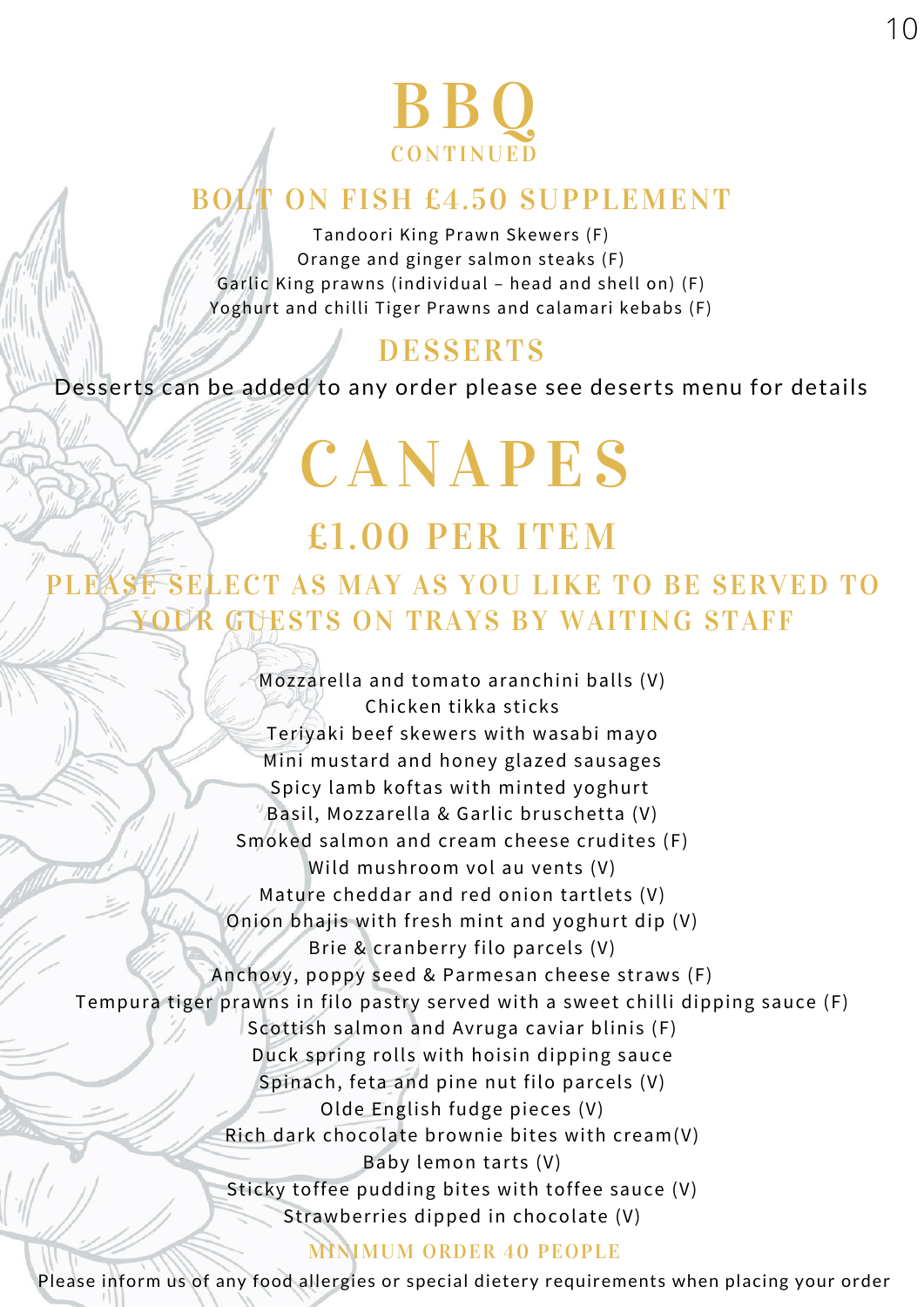### PLATED DINNERS TWO COURSES £24.00 THREE COURSES £26.50

11

INCLUDES TABLE LINEN

SIMPLY SELECT ONE STARTER, ONE MAIN AND ONE DESSERT TO CREATE YOUR THREE-COURSE MENU TO BE SERVED TO ALL OF YOUR PARTY. IF YOU KNOW OF ANY GETARIANS OR PEOPLE WITH SPECIFIC DIETARY REQUIREMENTS PLEASE SELECT A SEPARATE MENU FOR THEM. WE LIKE TO OFFER SEASONAL PRODUCE HOWEVER, THIS MAY MEAN NOT EVERY DISH IS AVAILABLE ALL YEAR ROUND.

### **STARTERS**

Chicken liver pâté, melba toast and red onion marmalade Parma ham served with rocket salad & melon balls Ham hock terrine with piccalilli, chicory and endive salad Home cured gravadlax with beetroot and horseradish salad, lemon dressing (F) Classic prawn cocktail (F) Moulles Marinara served in a vegetable broth with fresh brown bread (F) Trio of smoked fish – salmon, mackerel & halibut (F) Pate de foie-gras with toasted brioche and crab apple jelly Cock-a-leekie soup (chicken and leek soup) with fresh brown bread rolls Spinach and cheese tart with rosemary pastry (V) New season asparagus with melted butter (V) Vegetable soup with fresh brown and white rolls (V) Gazpacho – Spanish tomato soup with garlic croutons (V) Asparagus and goats cheese tart (V)

### MAINS

Chicken breast on braised fennel with rosemary roasted baby potatoes Pork belly confit, black pudding, braised Jerusalem artichoke and curly kale Maize fed breast of chicken stuffed with Taleggio and wrapped in Prosciutto served with crushed new potatoes and roasted Mediterranean vegetables Cumberland sausages with horseradish mash and red onion gravy Cider baked gammon, apple mash, broad beans with parsley sauce and carrots. Slow braised feather blade of beef with ginger, coriander and shallots, potato rosti with purple headed broccoli and butternut squash Slowly braised venison, celeriac and potato rosti with leeks, carrots, red wine and juniper Slow cooked highland beef stew with a puff pastry top, mashed potatoes and braised savoy cabbage Oven baked darne of haddock on roasted tomato and herb risotto (F) Fillet of Arctic Char with smoked salmon mash, lemon and caper sauce and roasted pumpkin (F) Fillet of Saithe (similar to Cod) on haricot & borlotti beans served with buttered leeks and carrots (F) Roasted root vegetable tart with celeriac and carrot puree (V) Wild woodland mushroom risotto, finished with parmesan and saffron (V) Spinach and cheese tart with baby leaves dressed with walnut and shallot dressing (V) Oyster button mushroom stroganoff with butter beans long grain rice and parsley (V) Oxford blue cheese and roasted vegetable tart with spicy apricot and pear chutney (V) Sweet potato and parsnip gratin topped with Cotswold goats cheese and served with balsamic roasted cherry tomatoes (V) Vegetarian lasagne (V)